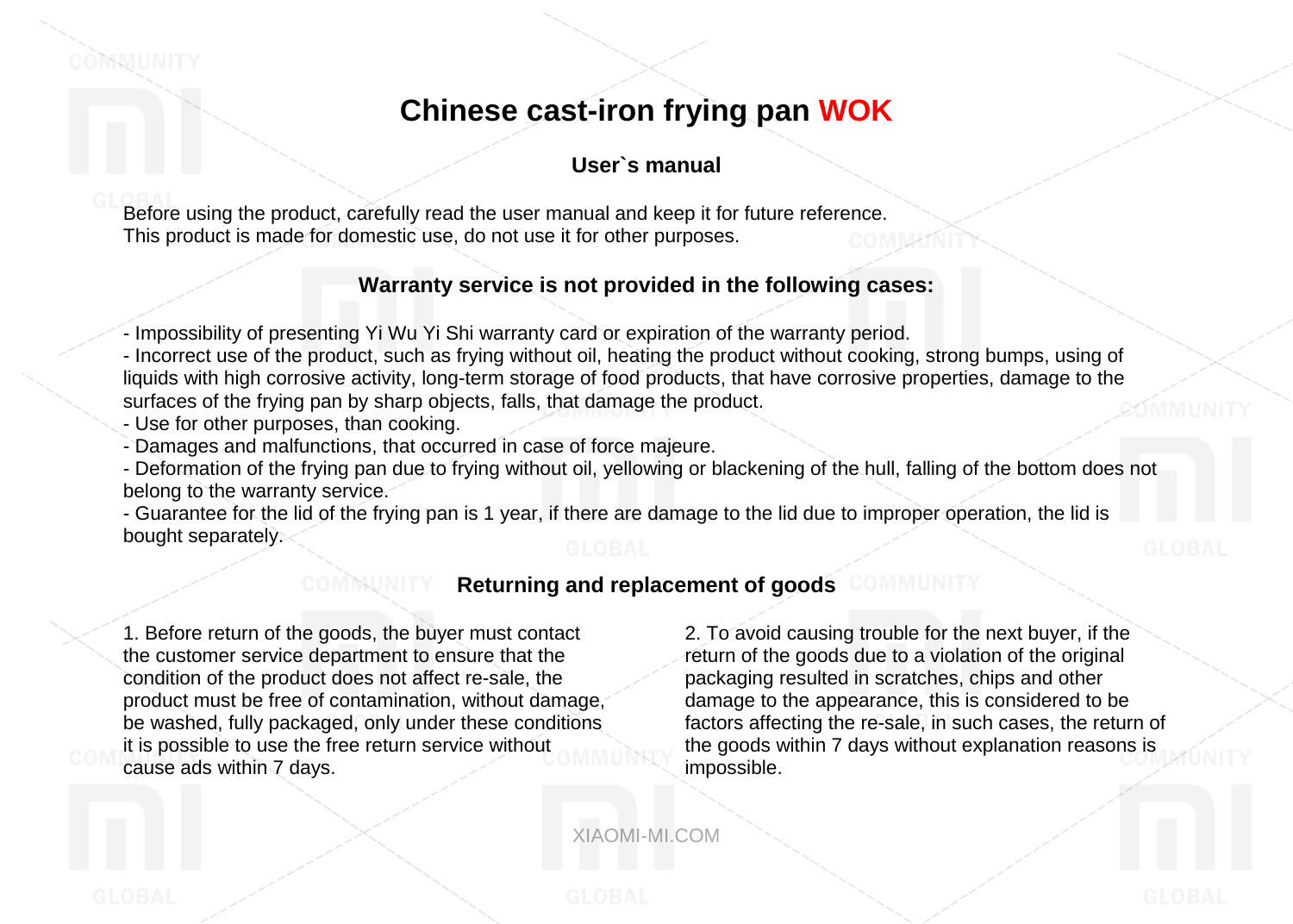# COMMUNITY

3. In all cases, except for returning of goods for reasons of poor quality, a cost of delivery for returning of the product is borne by the buyer.

Additional costs for changes during delivery due to the buyer (errors in the address, phone number, refusal to accept the departure), the buyer bears himself.

4. If you have any questions about quality of the product, immediately contact customer support, make sure that there is no damage to the appearance of the product and packaging.

5. If you have a receipt and gifts, return them together with the goods, in the absence of a fee according to market value.

Manufacturer: Yi Wu Yi Shi (Shenzhen) Technology Co., Ltd; Phone: 400-968-9610; Address: Shenzhen City, Nanshan District, Yuehai Subdistrict, 11 Keji Road, Weijie Building, Room 302.

# Induction Cookers Gas Cookers Electro Cookers Electroceramic Panels

## **Compatibility with heat sources**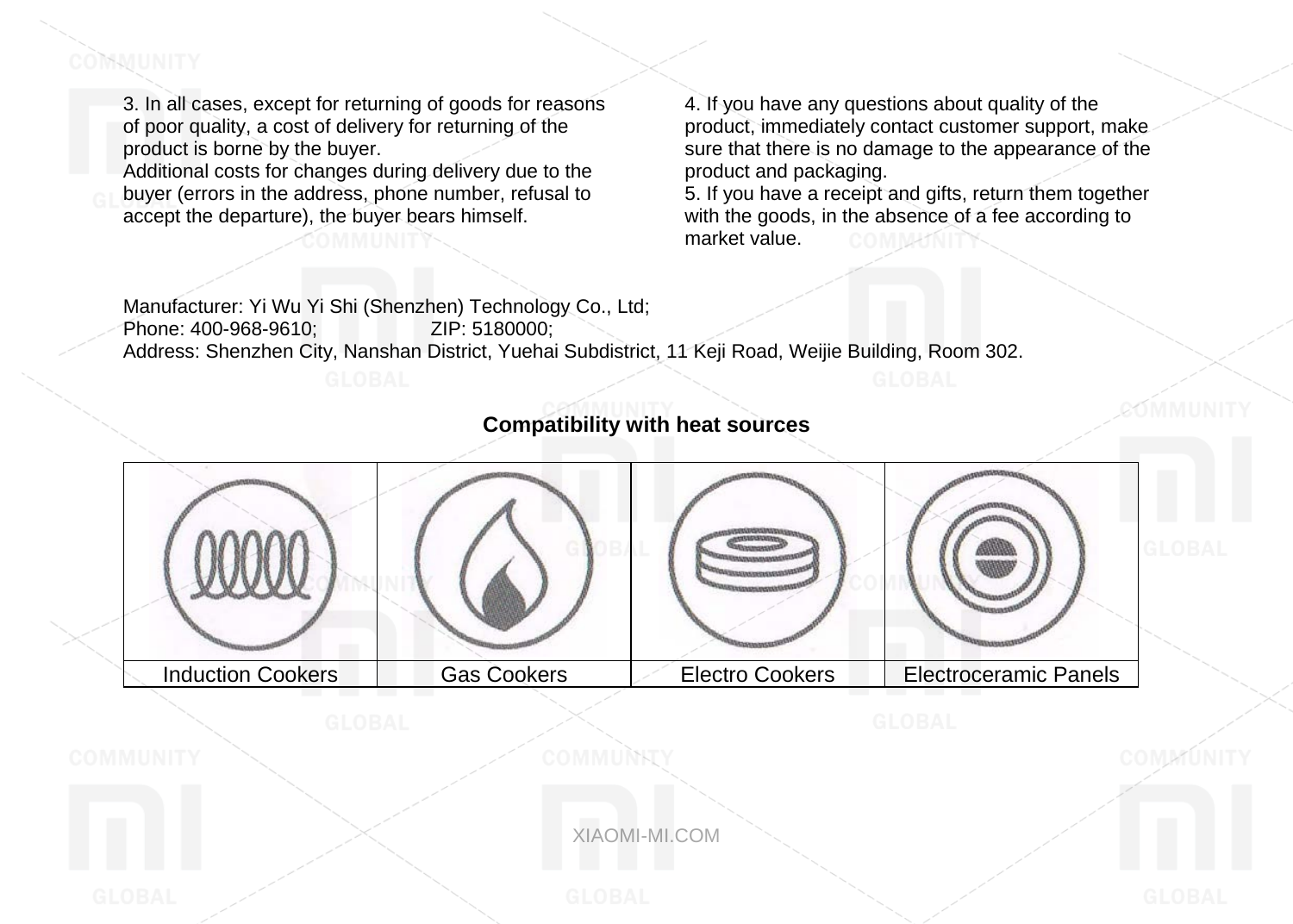### **Specifications**



COMMUNITY



## **Iron Pan**

| Wall thickness of the frying $\vert$ Bottom of the pan: 4,5 |    |
|-------------------------------------------------------------|----|
| pan: 3,5 mm                                                 | mm |
|                                                             |    |

The body of the frying pan is made by iron, the Chinese cast-iron WOK frying pans are bolder, than conventional. The frying pan retains heat longer, which reduces the cooking time. Heat transfer index of cast iron is 0.64, which is 6 times higher, than that of aluminum, promotes better heat transfer to food, dishes are cooked faster, they are more delicious, they lose less nutrients compared to dishes that have been cooked for a longer time, food more nutritious and healthy.

# **Cunninghamia cover**

行运

 $32cm$ 

| Diameter: 32 sm | <b>UThickness: 1,6 sm</b> |
|-----------------|---------------------------|
|-----------------|---------------------------|

Wood from cunninghamia does not get dirty, dissipates wet toxins, promotes air circulation in a frying pan. It also has a natural wood flavor, anti-corrosion properties, is useful for the human body. The lid of cunninghamia effectively protects from burns, dense, does not shake during a strong boil, guarantees safety during cooking. Standard: QB / T 3648-1999, GB 4806.9-2016, Net Weight: 3.7 kg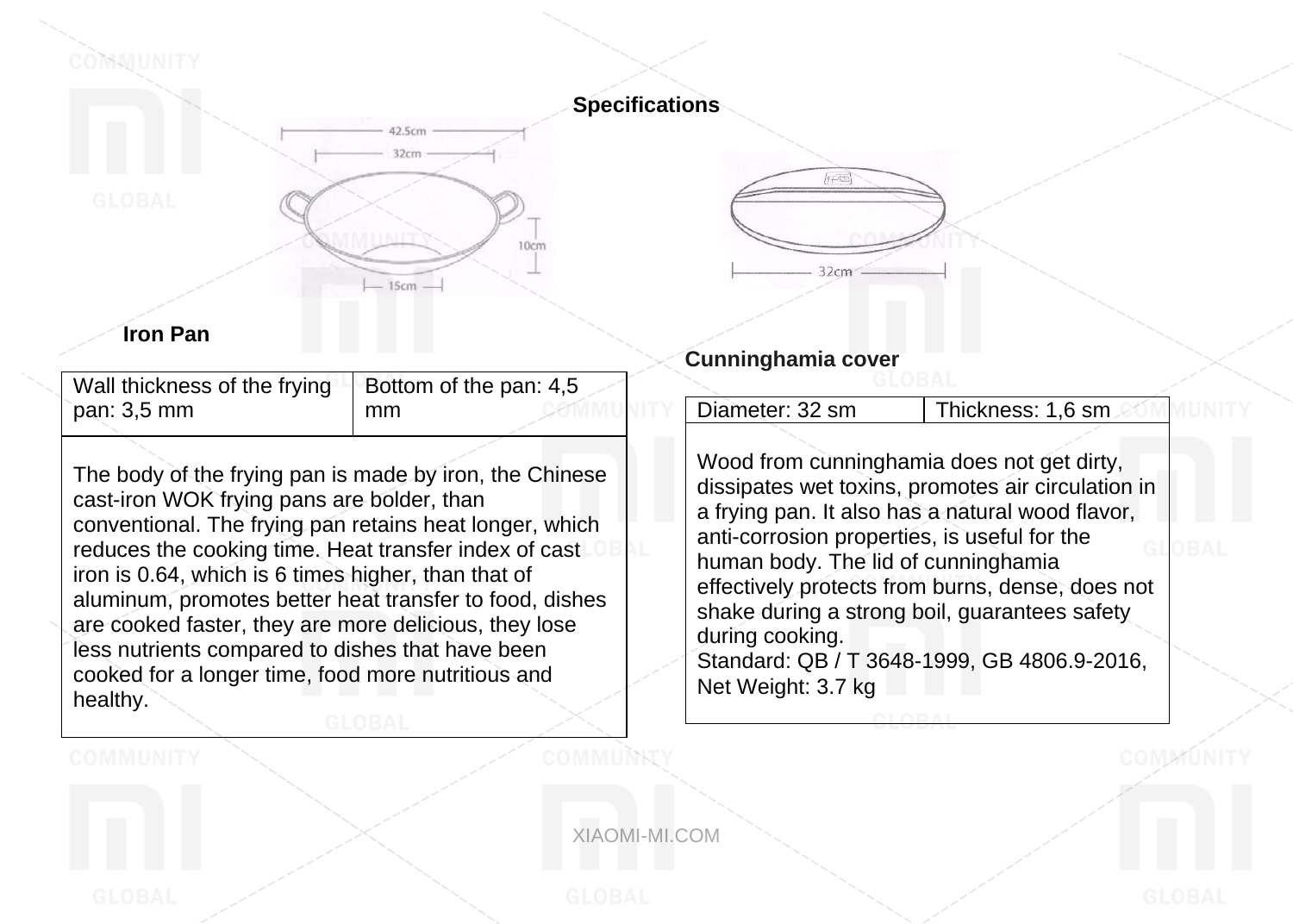1. Rinse the frying pan with water and a soft brush, do not use a metal scraper for washing dishes, or similar cleaning agents. After washing, proceed immediately to the procedure for preparing the frying pan for use. 2. Put the frying pan on a heat source for drying, cook a few slices of lard, put them in a frying pan, set a weak fire, wipe the surface of the frying pan with fat, leaving no missed places (for Islamic people, preparing for frying, you can use mutton fat, cow fat , vegetable oil, the use of animal fats is more effective when using vegetable oil)

3. Pour the remaining fat, hot water (without detergent), rinse the frying pan, repeat the frying procedure 3-4 times, then wash the frying pan and dry it on the fire, add a few drops of vegetable oil, and evenly wipe the surface of the frying pan. When the surface of the frying pan becomes shiny black, the preparation is complete, if dry and rough areas remain in the pan, repeat the preparation procedure, and use this method to care for old, rough cast-iron frying pans.

## **Cautions**

1. During the first wash, or during use, small black pieces can fall off the surface of the pan, these are charred pieces of a layer of vegetable oil, they do not contain harmful substances, do not pay attention to them. If you want to eliminate this phenomenon: Rinse the frying pan with warm water and a brush or fry Chinese cabbage without adding oil.

2. If rust appears during use or improper maintenance in the pan, remove the rust stains, repeat the procedure for preparing the frying pan for use, this will completely restore the surface of the frying pan (use baking soda

COMMUNITY

and a small amount of water to remove rust, after rust removal do not forget to perform the preparation procedure frying pans).

3. During washing, to avoid damage to the oil film, do not use detergents, for best cleaning use hot water and a soft brush.

4. A cast iron frying pan can be used on an induction cooker, but you cannot use a large heating power for drying.